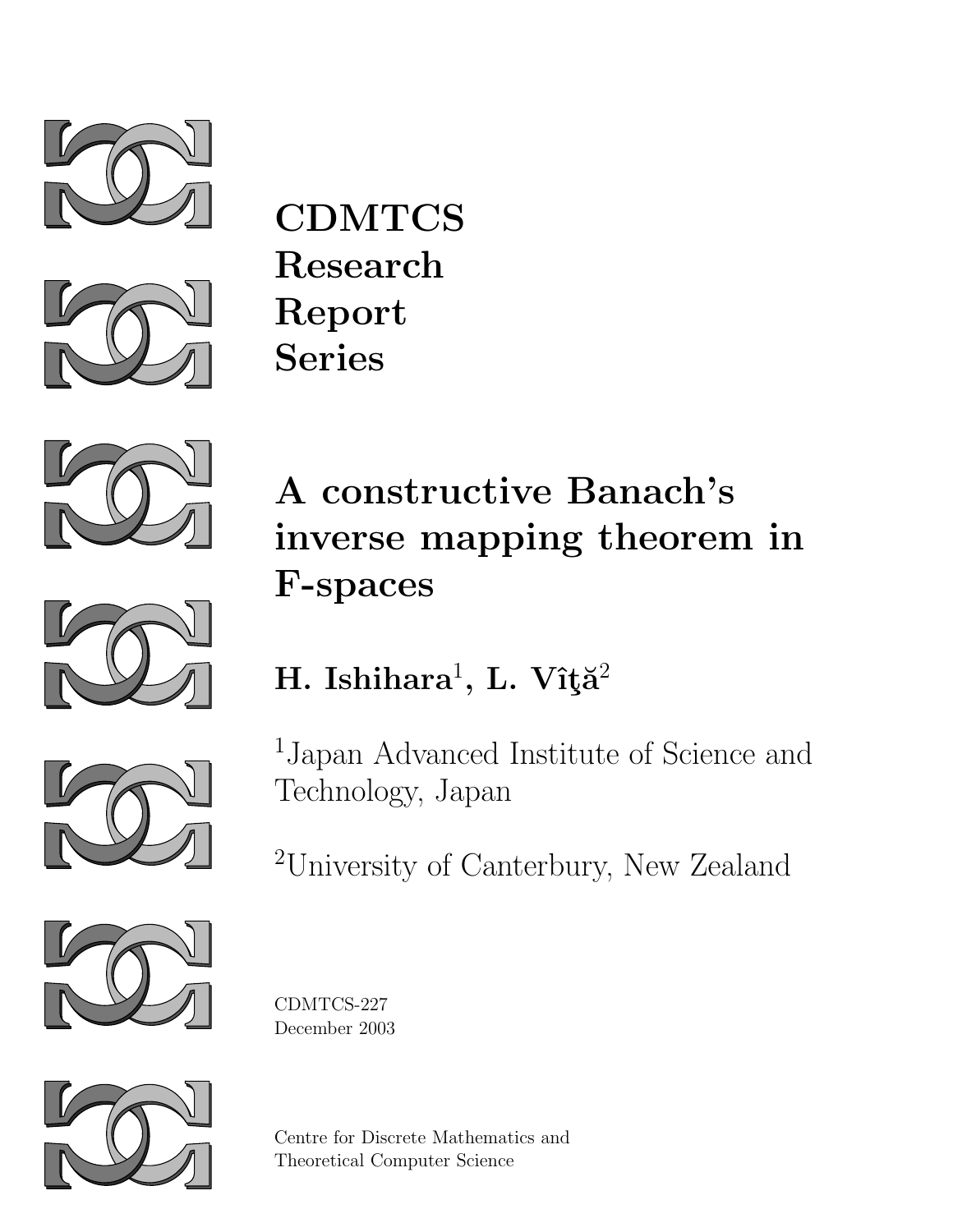### A constructive Banach's inverse mapping theorem in F-spaces

Hajime Ishihara<sup>∗</sup> and Luminita Vîtă<sup>†</sup>

#### Abstract

Within Bishop's constructive mathematics  $(BISH)$  we prove that if T is a one-one sequentially continuous linear mapping of a separable  $F$ -space  $E$  onto an  $F$ -space  $F$ , then  $T^{-1}$  is sequentially continuous.

#### 1 Introduction

A constructive version of Banach's inverse mapping theorem was proved in [10] for mappings between Banach spaces. In this note we show that the result can be extended to the context of F-spaces. The main difficulty in proving this result constructively is that we cannot apply the open mapping theorem in the form used by the classical argument, because it has no known constructive proof. For details on the constructive versions of this theorem the reader is referred to [7, 4, 5, 8] and Chapter 2 of [6], and for constructive mathematics in general to [1, 2, 12]. The technique the constructive proof is based on is proving that a certain property P holds by showing that there are two alternatives,  $P$  and  $Q$ , and that  $Q$ implies the limited principle of omniscience, (LPO)

If  $a_n$  is a binary sequence, then either  $a_n = 0$  for all n, or there exists n such that  $a_n = 1$ .

Then proving the classical form of the open mapping theorem using intuitionistic logic with LPO, we derive a contradiction, so we can rule out alternative  $Q$ . Hence  $P$  holds.

We introduce some definitions which will be used in the rest of the paper. A metric d on a vector space  $E$  is called **invariant** if

$$
d(x + z, y + z) = d(x, y)
$$

for all  $x, y, z$  in E. A topological vector space E is an **F-space** if its topology is induced by an invariant metric  $d$  with respect to which  $E$  is complete.

<sup>∗</sup>School of Information Science, Japan Advanced Institute of Science and Technology, Tatsunokuchi, Ishikawa 923-1292, Japan

<sup>†</sup>Department of Mathematics & Statistics, University of Canterbury, Private Bag 4800, Christchurch, New Zealand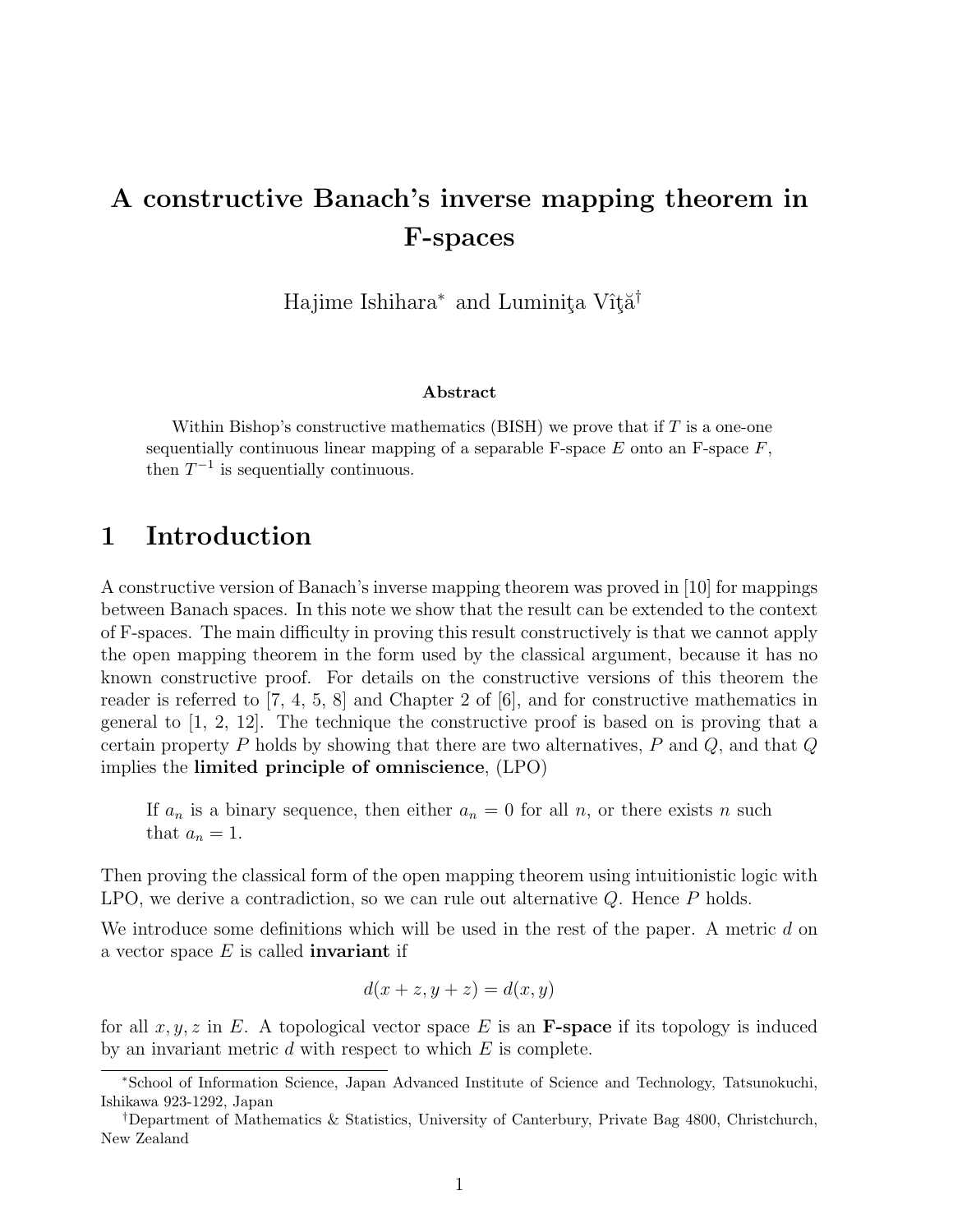In a metric space  $(X, d)$  we denote by  $B(x, r)$  the closed ball of radius r centered in x. For a subset S of X we denote by  $-S$  the metric complement of S, that is

$$
-S = \{ x \in X : \exists r > 0 \forall s \in S(d(x, s) > r) \}.
$$

The inequality  $\neq$  on X is defined by  $x \neq y := (d(x, y) > 0)$ .

#### 2 Linear maps and F-spaces

The following propositions are generalizations of the results on Banach spaces in [3] to F-spaces.

**Proposition 2.1** Let T be a linear mapping between F-spaces E and F, and let x be a point of E such that  $Tx \neq 0$ . Then  $x \neq y$  for all  $y \in \text{Ker}(T)$ .

*Proof.* Let  $y \in \text{Ker}(T)$ , and construct an increasing binary sequence  $\{\lambda_n\}$  such that

$$
\lambda_n = 0 \Rightarrow d(x, y) < \frac{1}{(n+1)^2}
$$
\n
$$
\lambda_n = 1 - \lambda_{n-1} \Rightarrow d(x, y) > 0.
$$

Then we construct a sequence  $\{z_n\}$  in E and sequence  $\{t_n\}$  in **R** as follows. If  $\lambda_n = 0$ , set  $z_n := 0$  and  $t_n := 0$ ; if  $\lambda_n = 1 - \lambda_{n-1}$ , then set  $z_k := n(x - y)$  and  $t_k := 1/n$  for all  $k \geq n$ . We will show that if  $m \ge n$ , then  $d(z_m, z_n) < 1/n$ . For  $m \ge n$ , either  $\lambda_m = 0$ , or  $\lambda_n = 1$ , or  $\lambda_m = 1$  and  $\lambda_n = 0$ . In the first case we have  $\lambda_n = 0$  and  $d(z_m, z_n) = d(0, 0) = 0$ . In the second case  $\lambda_m = 1$  and there exists  $k \leq n$  such that  $d(z_m, z_n) = d(k(x - y), k(x - y)) = 0$ . In the third case we have  $\lambda_{k-1} = 0$ ,  $\lambda_k = 1$  and  $z_m = k(x - y)$  for some k with  $n < k \leq m$ . Hence

$$
d(z_m, z_n) = d(k(x - y), 0) \le \sum_{j=1}^k d(j(x - y), (j - 1)(x - y))
$$
  
=  $kd(x - y, 0) = kd(x, y) \le \frac{k}{k^2} = \frac{1}{k} < \frac{1}{n}.$ 

It follows that  $\{z_n\}$  is a Cauchy sequence in E, hence it converges to an element z of E. Clearly,  $\{t_n\}$  is a Cauchy sequence in **R** and converges to a limit t. Since  $d(Tx, 0) > 0$ , either  $d(Tz, 0) < d(Tx, 0)$  or  $d(Tz, 0) > 0$ . In the first case, if  $\lambda_n = 1 - \lambda_{n-1}$ , then  $z = n(x - y)$  and  $t_n = 1/n$ ; hence  $d(Tz, 0) = d(Tx, 0) < d(Tx, 0) - a$  contradiction. It follows that  $d(Tz, 0) > 0$ . Since the scalar multiplication is continuous, we have  $t > 0$ . Therefore there exists *n* with  $\lambda_n = 1$ , and so  $x \neq y$ .

A mapping f between metric spaces is said to be **strongly extensional** if  $f(x) \neq f(y)$ implies  $x \neq y$ .

The following is an immediate corollary of the previous proposition.

Corollary 2.2 A linear mapping between F-spaces is strongly extensional.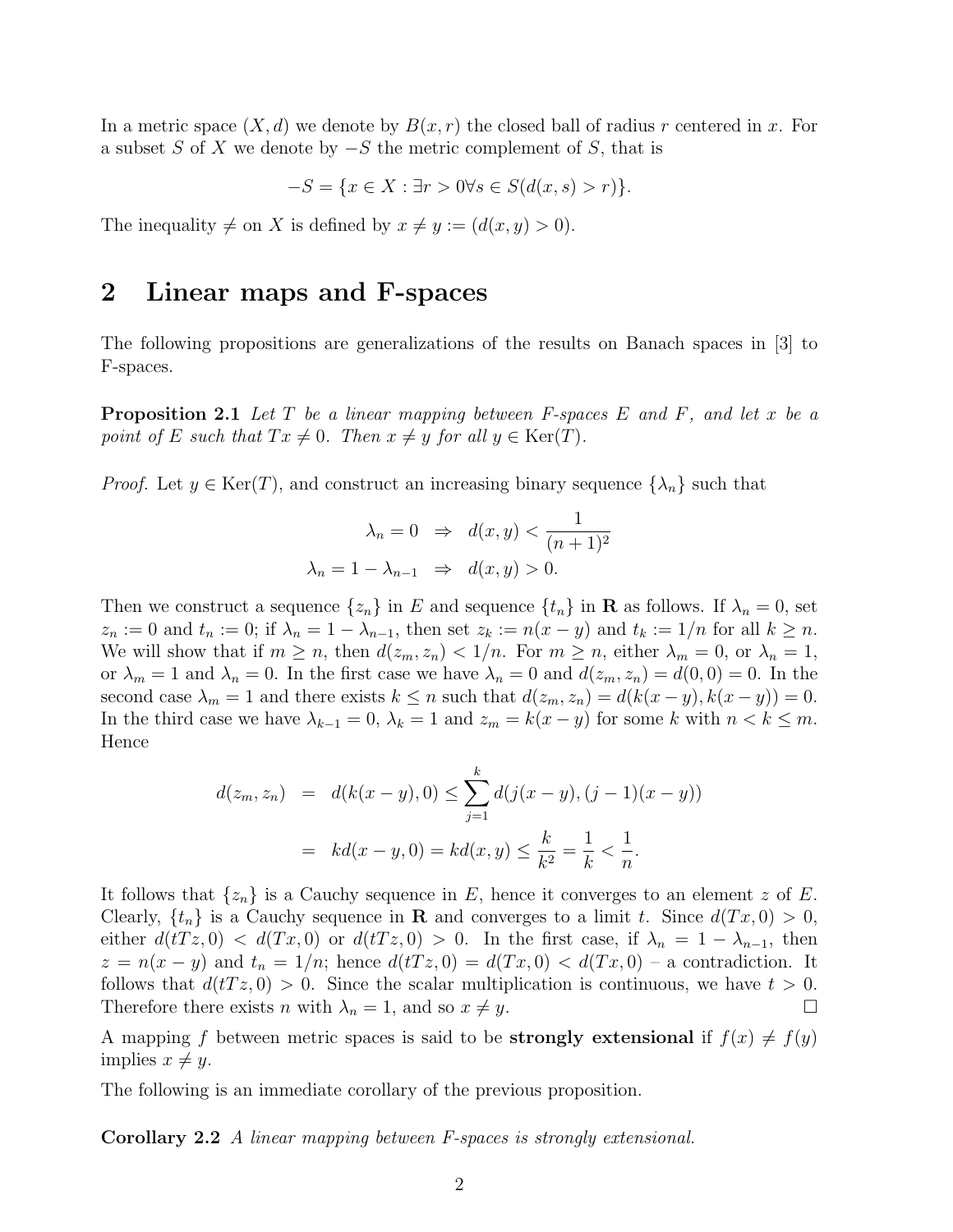**Proposition 2.3** A linear mapping  $T$  of an F-space  $E$  onto an F-space  $F$  is well-behaved, that is  $Tx \neq 0$  whenever  $x \neq y$  for all  $y \in \text{Ker}(T)$ .

*Proof.* Let x be in E such that  $x \neq y$  for all y in Ker(T), and construct an increasing binary sequence  $\{\lambda_n\}$  such that

$$
\lambda_n = 0 \Rightarrow d(Tx, 0) < \frac{1}{(n+1)^2}
$$
\n
$$
\lambda_n = 1 - \lambda_{n-1} \Rightarrow d(Tx, 0) > 0.
$$

Then we construct inductively a sequence  $\{z_n\}$  in F and a sequence  $\{t_n\}$  in **R** as follows. If  $\lambda_n = 0$ , set  $z_n := 0$  and  $t_n := 0$ ; if  $\lambda_n = 1 - \lambda_{n-1}$ , then set  $z_k := nTx$  and  $t_k := 1/n$ for all  $k \geq n$ . Then  $\{z_n\}$  and  $\{t_n\}$  are Cauchy sequences in F and **R**, hence converge to z and t, respectively. Let  $y \in E$  be such that  $z = Ty$ . We will show that  $x - ty \in \text{Ker}(T)$ . To this end assume that  $T(x - ty) \neq 0$ . If there exists n such that  $\lambda_n = 1 - \lambda_{n-1}$ , then  $Ty = z = nTx$  and  $t = 1/n$ , so  $T(x - ty) = 0$  – a contradiction. Therefore  $\lambda_n = 0$  for all n and so  $t = 0, z = 0$  and  $Tx = T(x - ty) = 0$ . This new contradiction entails that  $x - ty \in \text{Ker}(T)$ . Hence  $x \neq x - ty$  or  $ty \neq 0$ , which means that  $t \neq 0$ , and so there exists  $n \text{ with } \lambda_n = 1.$ 

The notion of a located set plays an important role in constructive mathematics. If classically it is trivial to compute the distance from any point of the space to a subset, in BISH the infimum in question may not be always computable. A subset  $S$  of a metric space  $X$ is said to be **located** if for any  $x \in X$  we can compute the distance

$$
d(x, S) = \inf \{ d(x, y) : y \in S \}.
$$

**Proposition 2.4** Let M be a closed located subspace of an F-space E. Then  $E/M$  is an F-space with the invariant metric

$$
d_{E/M}(x,y) := d(x - y, M).
$$

*Proof.* It is straightforward to see that  $d_{E/M}$  is an invariant metric with the equality  $=_{E/M}$ on  $E/M$  defined by

$$
x =_{E/M} y \Leftrightarrow d_{E/M}(x, y) = 0,
$$

and that  $E/M$  is a linear space. It remains to show that  $E/M$  is complete with respect to  $d_{E/M}$ . Let  $\{x_n\}$  be a Cauchy sequence in  $E/M$ . Then taking an increasing sequence  $\{k_n\}$ such that  $d_{E/M}(x_m, x_{n_k}) < 2^{-k}$  for all  $m \ge n_k$  and k, construct inductively a sequence  $\{y_k\}$ in M such that  $y_1 = 0$ , and  $d(x_{n_k} - x_{n_{k+1}}, y_{k+1} - y_k) < 2^{-k}$  or  $d(x_{n_k} + y_k, x_{n_{k+1}} + y_{k+1}) < 2^{-k}$ for each k. Setting  $z_k := x_{n_k} + y_k$ , it is easy to see that  $\{z_k\}$  is a Cauchy sequnce with respect to the metric  $d$ , and hence it converges to a limit  $z$  in  $E$ . Therefore noting that  $d_{E/M}(x_{n_k}, z_k) = 0$  and  $d_{E/M}(z_k, z) < 2^{-k+1}$ , we have for each  $m \ge n_k$ ,

$$
d_{E/M}(x_m, z) \leq d_{E/M}(x_m, x_{n_k}) + d_{E/M}(x_{n_k}, z_k) + d_{E/M}(z_k, z)
$$
  
< 
$$
< 2^{-k} + 0 + 2^{-k+1} = 3 \cdot 2^{-k},
$$

so  $\{x_n\}$  converges to z with respect to the metric  $d_{E/M}$ .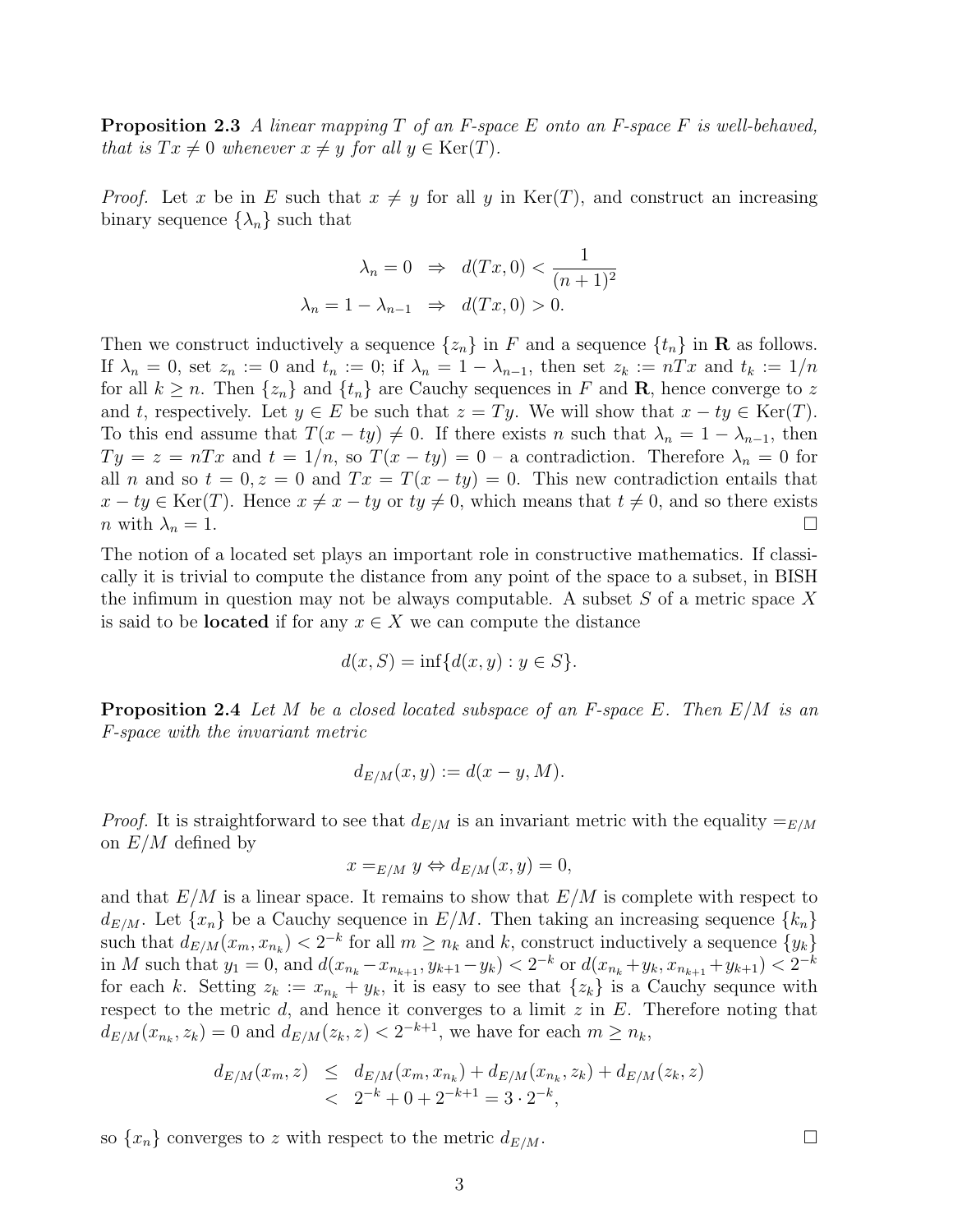#### 3 The main results

**Lemma 3.1** Let S be a separable subset of a metric space  $(X, d)$ , and let C be a closed located subset of X. If LPO holds, then either  $S \subset C$  or  $S \cap -C \neq \emptyset$ .

*Proof.* Let  $\{s_n\}$  be a dense sequence in S. By LPO, for each n, either  $d(s_n, C) = 0$  or  $d(s_n, C) > 0$ . Hence another application of LPO shows that either  $d(s_n, C) = 0$  for all n, or there exists n such that  $d(s_n, C) > 0$ . In the former case  $S = \{s_n\} \subset C$ ; in the latter case  $S \cap -C \neq \emptyset$ .

Using LPO we can prove the following version of Baire's category theorem.

**Lemma 3.2** Assuming LPO, if  $\{C_n\}$  is a sequence of closed located subsets of a complete separable metric space X with  $X = \bigcup_{n=1}^{\infty} C_n$ , then  $C_n$  has nonvoid interior for some n.

*Proof.* Note that any ball B in X is separable, and hence either  $B \subseteq C_n$  or  $B \cap -C_n \neq \emptyset$ by Lemma 3.1. Let  $x_0 \in E$  and  $r_0 := 1$ . Construct an increasing binary sequence  $\{\lambda_n\}$ with  $\lambda_0 = 0$ , a sequence  $\{x_n\}$  in X, and a sequence  $\{r_n\}$  of real numbers, such that for each  $n \geq 1$ ,

1.  $0 < r_n < r_{n-1}/2$ ,

$$
2. \ \lambda_n = 0 \implies B(x_n, r_n) \subseteq B(x_{n-1}, r_{n-1}) \cap -C_n,
$$

3.  $\lambda_n = 1 \implies x_n = x_{n-1}$  and  $C_k$  has nonvoid interior for some  $k \leq n$ .

We proceed by induction. Assume we have constructed  $\lambda_n$ ,  $x_n$ , and  $r_n$ . If  $\lambda_n = 1$ , set

$$
(*) \ \lambda_{n+1} := 1, x_{n+1} := x_n, \text{ and } r_{n+1} := r_n/2.
$$

Otherwise,  $\lambda_n = 0$  and either  $B(x_n, r_n) \subseteq C_{n+1}$  or  $B(x_n, r_n) \cap C_{n+1} \neq \emptyset$ . In the first case, define  $\lambda_{n+1}$ ,  $x_{n+1}$ , and  $r_{n+1}$  by (\*). In the second case, set  $\lambda_{n+1} := 0$ , and choose  $x_{n+1}$  in  $-C_{n+1}$  and  $r_{n+1}$  with  $0 < r_{n+1} < r_n/2$ , such that  $B(x_{n+1}, r_{n+1}) \subseteq B(x_n, r_n) \cap -C_{n+1}$ . This completes the induction.

If  $m > n \geq 0$ , we have

$$
d(x_m, x_n) \le \sum_{i=n+1}^m d(x_{i-1}, x_i) \le \sum_{i=n+1}^m r_{i-1} < r_n.
$$

Hence  $\{x_n\}$  is a Cauchy sequence in X, and so converges to a limit x in X such that  $x \in B(x_n, r_n)$  for all n. Choose N such that  $x \in C_N$ . Then if  $\lambda_N = 0$ , we have  $x \in$  $B(x_N, r_N) \subseteq -C_N$ , a contradiction. Hence  $\lambda_N = 1$ , and therefore  $C_k$  has nonvoid interior for some  $k \leq N$ .

We will only sketch the proof of the following lemma which in the presence of LPO is just the classical argument [11].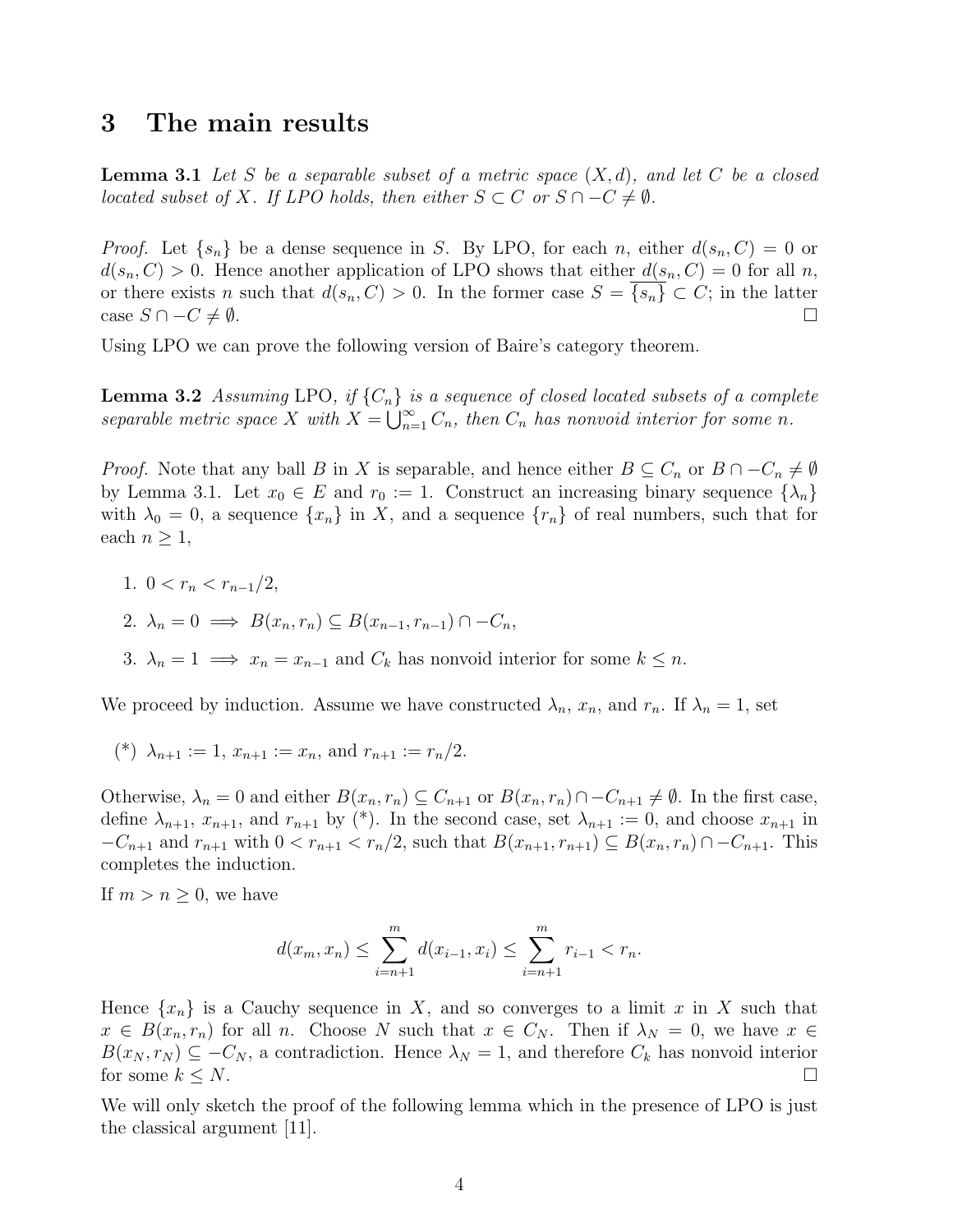**Lemma 3.3** Assuming LPO, if T is a sequentially continuous linear mapping of a separable  $F$ -space  $E$  onto an  $F$ -space  $F$ , then  $T$  is open.

*Proof.* Let d be the invariant metric on E and let V be a neighbourhood of 0 in E. Define

$$
V_n := \{ x : d(x, 0) < 2^{-n} r \},
$$

where  $r > 0$  is chosen such that  $V_0 \subset V$ . We will show that there exists a neighbourhood  $W$  of 0 in  $F$  such that

$$
W \subset T(V_1) \subset T(V).
$$

Note that  $V_2$  is separable, and by sequential continuity of T, we have  $T(V_2)$  separable. Also  $T(V_2)$  is located in F by [[10], Lemma 2]. Hence writing  $F = \bigcup_{k \geq 1} kT(V_2)$  we can use Lemma 3.2 to see that  $\overline{T(V_2)}$  has nonempty interior; thus  $\overline{T(V_1)}$  has nonempty interior. Fix now  $y_1 \in \overline{T(V_1)}$ . For  $n \geq 1$  assume  $y_n$  has been constructed in  $\overline{T(V_n)}$ . Using a similar

argument as above, we can show that 
$$
T(V_{n+1})
$$
 has nonempty interior, so  
\n
$$
\{y_n - z : z \in \overline{T(V_{n+1})}\} \cap T(V_n) \neq \emptyset.
$$

Hence there exists  $x_n \in V_n$  such that

$$
Tx_n \in y_n + \overline{T(V_{n+1})}.
$$

Set  $y_{n+1} := y_n - Tx_n$ ; then  $y_{n+1} \in \overline{T(V_{n+1})}$ . Inductively, we construct a sequence  $\{x_n\}$ such that  $d(x_n, 0) < 2^{-n}r$  for each  $n \ge 1$ , and the sums  $x_1 + x_2 + \ldots + x_n$  form a Cauchy sequence which converges to some  $x \in E$ , with  $d(x, 0) < r$ . Thus  $x \in V$ , and by continuity of T, we show that  $y_1 = Tx \in T(V)$ .

Now we can prove the following version of Banach's inverse mapping theorem.

**Theorem 3.4** Let  $T$  be a one-one sequentially continuous linear mapping of a separable *F*-space *E* onto an *F*-space *F*. Then  $T^{-1}$  is sequentially continuous.

*Proof.* Let  $\{Tx_n\}$  be a sequence in F converging to 0, and note that  $T^{-1}$  is strongly extensional by Corollary 2.2. Then by [9, Lemma 2], for each  $\epsilon > 0$ , either  $d(x_n, 0) >$  $\epsilon/2$  for infinitely many n or  $d(x_n, 0) < \epsilon$  for all sufficiently large n. In the former case, taking a subsequence, we may assume that  $d(x_n, 0) > \epsilon/2$  for all n. Therefore there exists a neighbourhood V of 0 such that  $x_n \in \sim V$ , and so  $Tx_n \in \sim T(V)$  by the strong extensionality of  $T^{-1}$ . Moreover LPO holds by [10, Lemma 1]. Hence by Lemma 3.3, there exists a neighbourhood W of 0 with  $W \subseteq T(V)$ , a contradiction. Thus  $d(x_n, 0) < \epsilon$  for all sufficiently large *n*. Since  $\epsilon > 0$  is arbitrary, it follows that  $T^{-1}$  is sequentially continuous and this concludes the proof.

A linear mapping T between F–spaces is **sequentially open** if, whenever  $Tx_n \to 0$ , there exists a sequence  $\{y_n\}$  in  $\text{Ker}(T)$  such that  $x_n + y_n \to 0$ .

We omit the proofs of the following corollaries. For details the reader is referred to [10].

**Corollary 3.5** Let  $T$  be a sequentially continuous linear mapping of a separable  $F$ -space E onto an F-space F such that  $\text{Ker}(T)$  is located. Then T is sequentially open.